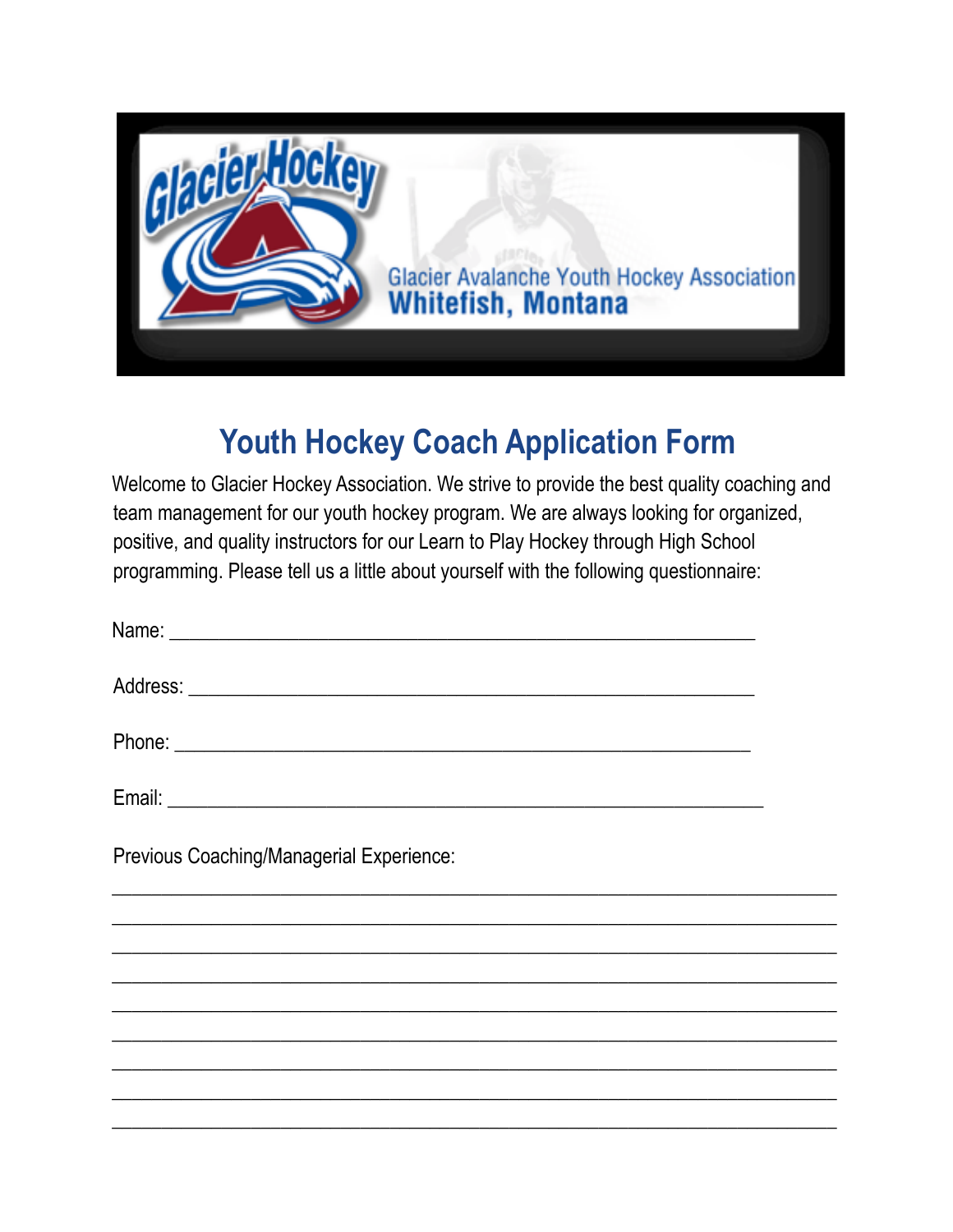Preferred Coaching Position:

▢ Head Coach

▢ Assistant Coach

Preferred Manager Position:

▢ Manager

▢ Assistant Manager

(we may or may not need an assistant manager for each team).

Preferred Age Level:

```
▢ Learn to Play Hockey (L2PH/Hot Shots) ▢ Mite/Novice (6U/8U)
```

```
\circ Squirt/Atom (10U) \circ Peewee (12U)
```

```
\Box Bantam(14U) \Box High School Varsity (18U)
```
▢ High School Junior Varsity (16U)

Are you interested in other opportunities:

 $\circ$  Girls (12U)  $\circ$  Girls (14U)  $\circ$  Girls (19U)

▢ House League only (Yeti)

Please tell us why you are interested in coaching/managing a team:

\_\_\_\_\_\_\_\_\_\_\_\_\_\_\_\_\_\_\_\_\_\_\_\_\_\_\_\_\_\_\_\_\_\_\_\_\_\_\_\_\_\_\_\_\_\_\_\_\_\_\_\_\_\_\_\_\_\_\_\_ \_\_\_\_\_\_\_\_\_\_\_\_\_\_\_\_\_\_\_\_\_\_\_\_\_\_\_\_\_\_\_\_\_\_\_\_\_\_\_\_\_\_\_\_\_\_\_\_\_\_\_\_\_\_\_\_\_\_\_\_ \_\_\_\_\_\_\_\_\_\_\_\_\_\_\_\_\_\_\_\_\_\_\_\_\_\_\_\_\_\_\_\_\_\_\_\_\_\_\_\_\_\_\_\_\_\_\_\_\_\_\_\_\_\_\_\_\_\_\_\_ \_\_\_\_\_\_\_\_\_\_\_\_\_\_\_\_\_\_\_\_\_\_\_\_\_\_\_\_\_\_\_\_\_\_\_\_\_\_\_\_\_\_\_\_\_\_\_\_\_\_\_\_\_\_\_\_\_\_\_\_ \_\_\_\_\_\_\_\_\_\_\_\_\_\_\_\_\_\_\_\_\_\_\_\_\_\_\_\_\_\_\_\_\_\_\_\_\_\_\_\_\_\_\_\_\_\_\_\_\_\_\_\_\_\_\_\_\_\_\_\_

**This questionnaire will be reviewed by Glacier Hockey Association's Hockey Director and approved by the GHA Board of Directors. Please have your application submitted by August 1st of the year you are applying for. Hockey season begins the first week of October.**